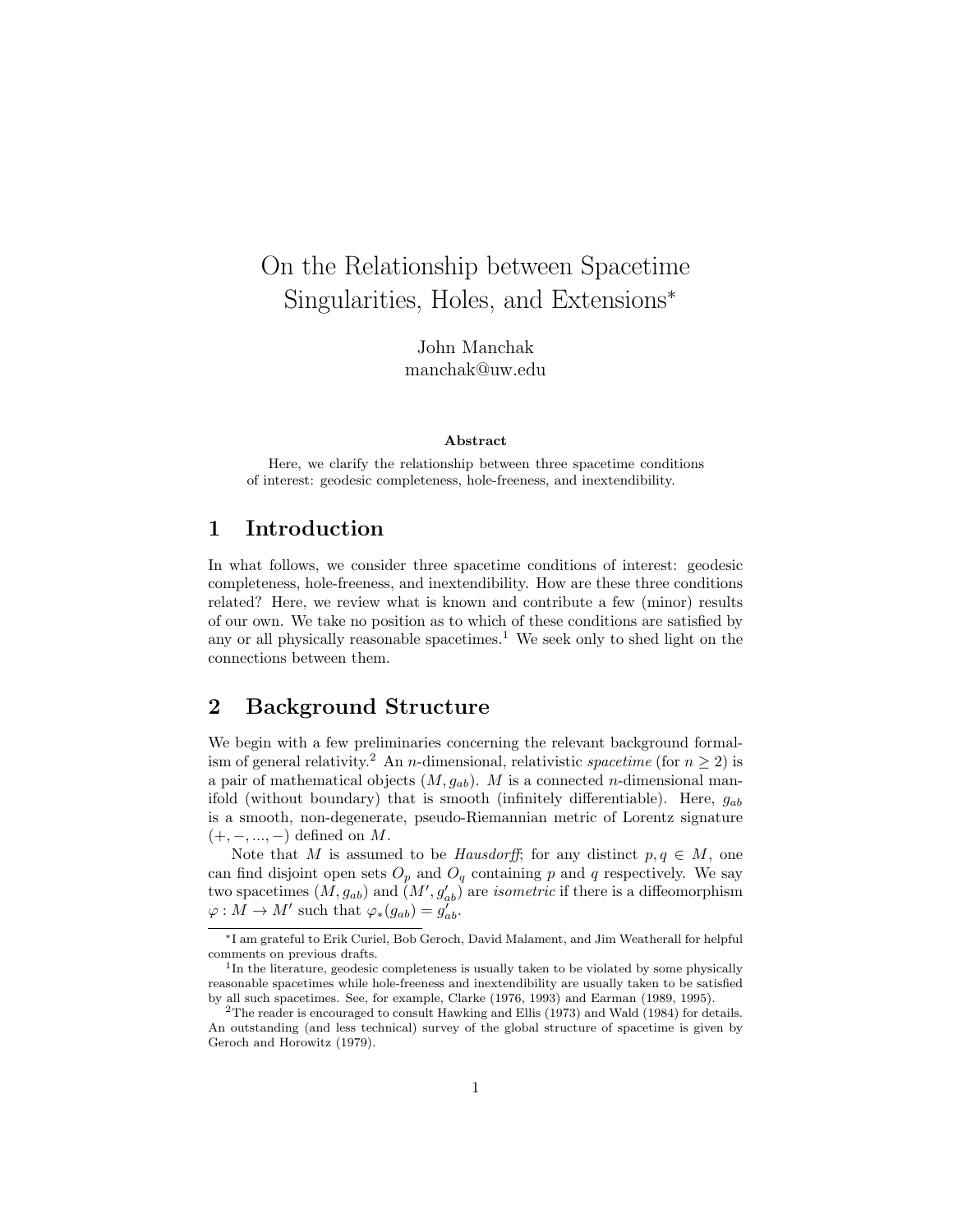For each point  $p \in M$ , the metric assigns a cone structure to the tangent space  $M_p$ . Any tangent vector  $\xi^a$  in  $M_p$  will be *timelike* if  $g_{ab}\xi^a\xi^b > 0$ , *null* if  $g_{ab}\xi^a\xi^b=0$ , or spacelike if  $g_{ab}\xi^a\xi^b<0$ . Null vectors create the "cone structure; timelike vectors are inside the cone while spacelike vectors are outside. A time orientable spacetime is one that has a continuous timelike vector field on M. A time orientable spacetime allows one to distinguish between the future and past lobes of the light cone. In what follows, it is assumed that spacetimes are time orientable.

For some open (connected) interval  $I \subseteq \mathbb{R}$ , a smooth curve  $\gamma : I \to M$  is timelike if the tangent vector  $\xi^a$  at each point in  $\gamma[I]$  is timelike. Similarly, a curve is null (respectively, spacelike) if its tangent vector at each point is null (respectively, spacelike). A curve is causal if its tangent vector at each point is either null or timelike. A causal curve is future-directed if its tangent vector at each point falls in or on the future lobe of the light cone.

We say a curve  $\gamma: I \to M$  is not maximal if there is another curve  $\gamma': I' \to$ M such that I is a proper subset of I' and  $\gamma(s) = \gamma'(s)$  for all  $s \in I$ . A curve  $\gamma: I \to M$  in a spacetime  $(M, g_{ab})$  a geodesic if  $\xi^a \nabla_a \xi^b = \mathbf{0}$  where  $\xi^a$  is the tangent vector and  $\nabla_a$  is the unique derivative operator compatible with  $g_{ab}$ .

For any two points  $p, q \in M$ , we write  $p \ll q$  if there exists a future-directed timelike curve from p to q. We write  $p < q$  if there exists a future-directed causal curve from  $p$  to  $q$ . These relations allow us to define the *timelike and causal* pasts and futures of a point p:  $I^-(p) = \{q : q \lt p\}$ ,  $I^+(p) = \{q : p \lt q\}$ ,  $J^-(p) = \{q : q < p\}$ , and  $J^+(p) = \{q : p < q\}$ . Naturally, for any set  $S \subseteq M$ , define  $J^+[S]$  to be the set  $\cup\{J^+(x): x \in S\}$  and so on. A set  $S \subset M$  is achronal if  $S \cap I^{-}[S] = \emptyset$ . We say a spacetime  $(M, g_{ab})$  is stably causal if there is a smooth function  $f : M \to \mathbb{R}$  such that, for any distinct points  $p, q \in M$ , if  $p \in J^+(q)$ , then  $f(p) > f(q)$ .

A point  $p \in M$  is a *future endpoint* of a future-directed causal curve  $\gamma$ :  $I \rightarrow M$  if, for every neighborhood O of p, there exists a point  $t_0 \in I$  such that  $\gamma(t) \in O$  for all  $t > t_0$ . A past endpoint is defined similarly. A causal curve is future inextendible (respectively, past inextendible) if it has no future (respectively, past) endpoint.

For any set  $S \subseteq M$ , we define the past domain of dependence of S, written  $D^{-}(S)$ , to be the set of points  $p \in M$  such that every causal curve with past endpoint p and no future endpoint intersects S. The future domain of dependence of S, written  $D^+(S)$ , is defined analogously. The entire *domain* of dependence of S, written  $D(S)$ , is just the set  $D^{-}(S) \cup D^{+}(S)$ . The *edge* of an achronal set  $S \subset M$  is the collection of points  $p \in S$  such that every open neighborhood O of p contains a point  $q \in I^+(p)$ , a point  $r \in I^-(p)$ , and a timelike curve from r to q which does not intersect S. A set  $S \subset M$  is a *slice* if it is closed, achronal, and without edge. A spacetime  $(M, g_{ab})$  which contains a slice S such that  $D(S) = M$  is said to be globally hyperbolic.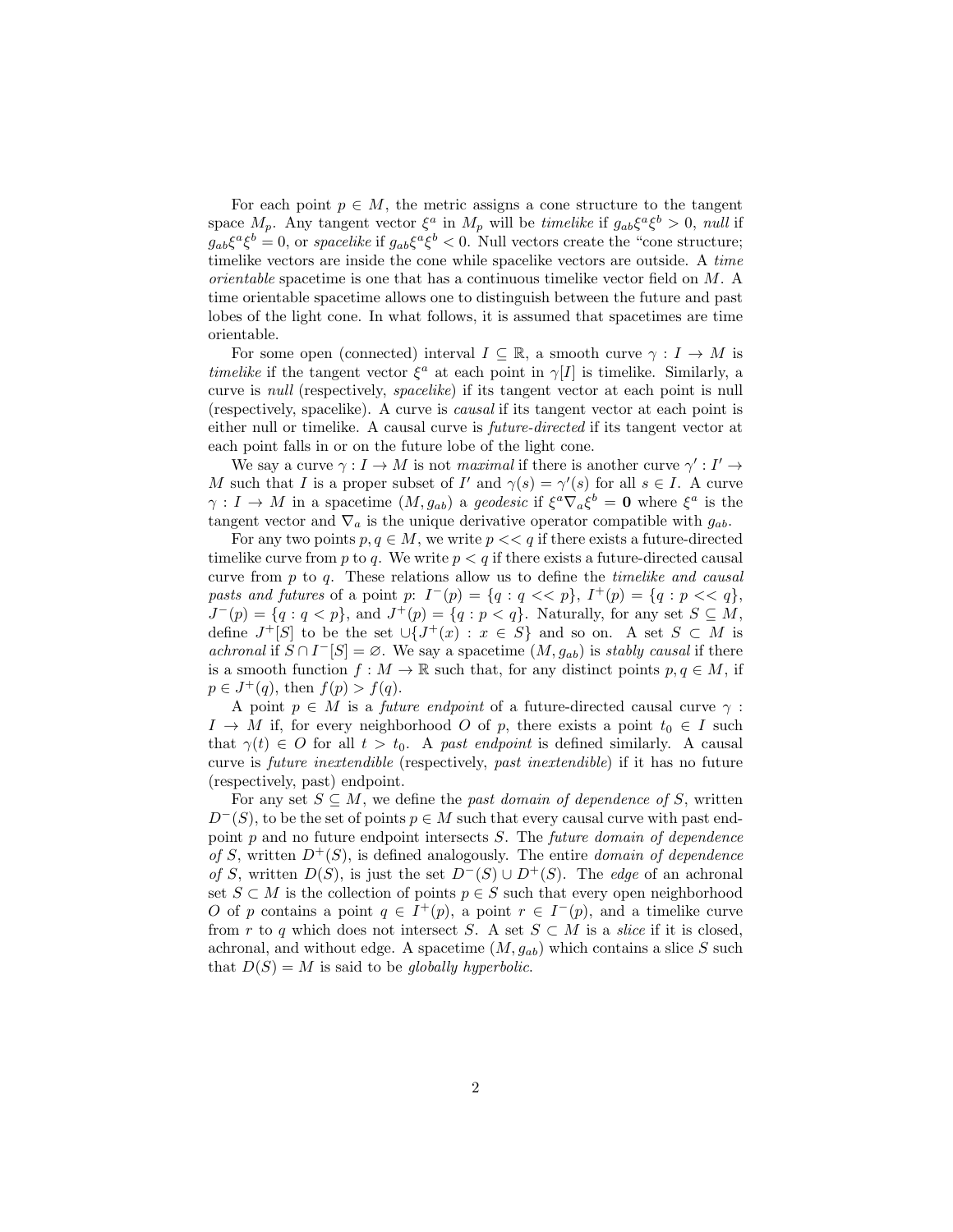#### 3 Singularities and Holes

There are a number of ways to define a spacetime singularity but "none, with the exception of geodesic incompleteness, seems to have found any significant applications" (Geroch and Horowitz, 1979). Here, we take this position for granted and refer the reader to Curiel (1999) for thorough and convincing arguments in its favor. We now make the condition precise.

**Definition 3.1** A spacetime  $(M, g_{ab})$  is geodesically complete (GC) if every maximal geodesic  $\gamma : I \to M$  is such that  $I = \mathbb{R}$ . A spacetime is geodesically incomplete if it is not geodesically complete.

Physically, a timelike incomplete geodesic represents a freely falling observer who does not record all possible watch readings. If an incomplete geodesic is timelike or null, there is a useful distinction one can introduce. We say that a future-directed timelike or null geodesic  $\gamma: I \to M$  without future endpoint is future incomplete if there is an  $r \in \mathbb{R}$  such that  $s < r$  for all  $s \in I$ . A past incomplete timelike or null geodesic is defined analogously.

The singularity theorems of Hawking and Penrose (1970) show that a large number of seemingly physically reasonable spacetimes fail to be geodesically complete. Thus, the condition is somewhat strong.

Of course, there are also a large number of geodesically incomplete spacetimes which seem to have "artificial" singularities. Indeed one can show that any spacetime with one point removed from the manifold is geodesically incomplete. In such a spacetime, a type of indeterminism is also present; the domain of dependence of some spacelike surface is not "as large as it could have been." We turn our attention now to this type of indeterminism – due to spacetime "holes" – and its connections with geodesic incompleteness.

Initially, one defined (Geroch 1977) a spacetime  $(M, g_{ab})$  to be *hole-free* if, for every spacelike surface  $S \subset M$  and every isometric embedding  $\varphi : D(S) \to$ M' into some other spacetime  $(M', g'_{ab})$ , we have  $\varphi(D(S)) = D(\varphi(S))$ . The definition seemed to be satisfactory. Indeed, one can show that any spacetime with one point removed from the manifold is not hole-free. But surprisingly, it turns out the definition is too strong; Minkowski spacetime fails to be hole-free under this formulation (Krasnikov 2009). But one can make minor modifications to avoid this consequence (Manchak 2009).

Let  $(K, g_{ab})$  be a globally hyperbolic spacetime. Let  $\varphi: K \to K'$  be an isometric embedding into a spacetime  $(K', g'_{ab})$ . We say  $(K', g'_{ab})$  is an *effec*tive extension of  $(K, g_{ab})$  if, for some Cauchy surface S in  $(K, g_{ab})$ ,  $\varphi[K] \subsetneq$  $int(D(\varphi|S|))$  and  $\varphi|S|$  is achronal. Hole-freeness can then be defined as follows.

**Definition 3.3** A spacetime  $(M, g_{ab})$  is *hole-free* (HF) if, for every set  $K \subseteq M$ such that  $(K, g_{ab|K})$  is a globally hyperbolic spacetime with Cauchy surface S, if  $(K', g_{ab|K'})$  is not an effective extension of  $(K, g_{ab|K})$  where  $K' = int(D(S)),$ then there is no effective extension of  $(K, g_{ab|K})$ .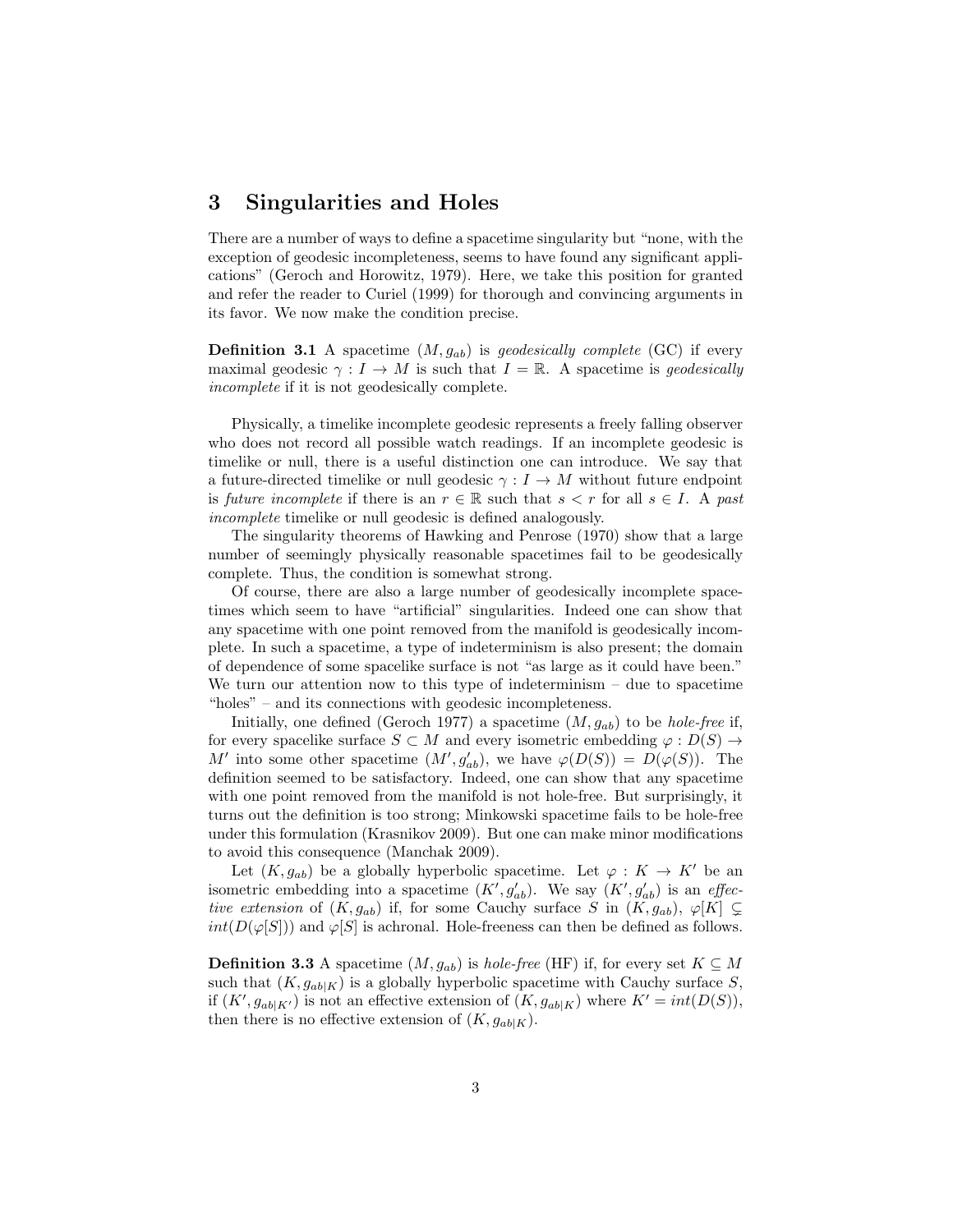What is the relationship between hole-freeness and geodesic completeness? One can easily show that former does not imply the latter.

**Example 3.1** Let  $(\mathbb{R}^2, \eta_{ab})$  be Minkowski spacetime and let p be any point in  $\mathbb{R}^2$  and let q be any point in  $I^-(p)$ . Let M be the manifold  $I^-(p) \cap I^+(q)$ . Clearly, the spacetime  $(M, \eta_{ab|M})$  satisfies (HF) but not (GC).

One wonders if the implication relation holds in the other direction. And it has been conjectured by Geroch (private communication) that there even exists some intermediate completeness condition which is weaker than geodesic completeness but stronger than hole-freeness (see Figure 1).

 $(GC) \Longrightarrow ? \Longrightarrow (HF)$ 

Figure 1: Is there an intermediate condition which is implied by (GC) and implies (HF)?

Why might such an intermediate condition be of interest? As noted above, geodesic completeness is a somewhat strong condition in the sense that not all seemingly physically reasonable spacetimes satisfy it. On the other hand, hole-freeness is a somewhat weak condition in the sense that some spacetimes (such as Example 3.1) which satisfy it can be constructed by removing points from otherwise geodesically complete spacetimes. An intermediate condition may be strong enough to rule out these seemingly artificial singularities but weak enough to allow the more physically reasonable, geodesically incomplete spacetimes guaranteed by the singularity theorems.

#### 4 Singularities and Extensions

One way to rule out spacetimes which are constructed by removing points from the manifold is to require that spacetime be "as large as it could have been." In other words, one can require that spacetime be inextendible. We have the following definition.

**Definition 4.1** A spacetime  $(M, g_{ab})$  is *extendible* if there exists a spacetime  $(M', g'_{ab})$  and an isometric embedding  $\varphi : M \to M'$  such that  $\varphi(M) \subsetneq M'$ . Here, the spacetime  $(M', g'_{ab})$  is an extension of  $(M, g_{ab})$ . A spacetime is inextendible (I) if has no extension.

One can show that every extendible spacetime has a (not necessarily unique) inextendible extension. What is the relationship between geodesic completeness and inextendibility? One can show that the former implies the latter (Clarke 1993). And a simple example shows that the implication does not run in the other direction.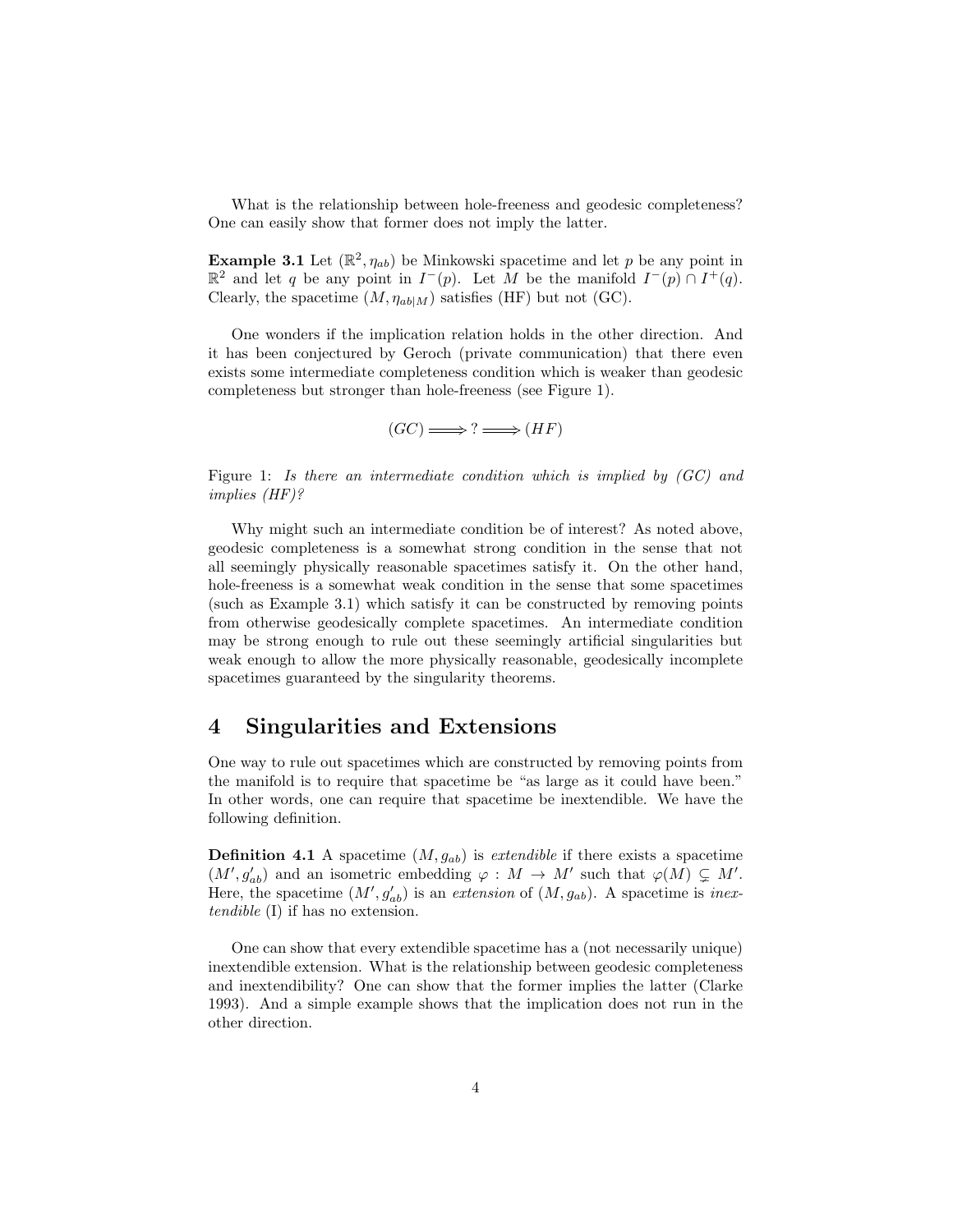**Example 4.1** Let  $(\mathbb{R}^2, \eta_{ab})$  be Minkowski spacetime and let p be any point in  $\mathbb{R}^2$ . Let M be the manifold  $\mathbb{R}^2 - \{p\}$  and let  $(M', g_{ab})$  be the universal covering spacetime of  $(M, \eta_{ab|M})$ . Clearly, the spacetime  $(M', g_{ab})$  satisfies (I) but not (GC).

The example above shows that inextendibility is a somewhat weak condition. Indeed, some inextendible spacetimes which are extraordinarily well-behaved (e.g. have flat metrics and manifolds diffeomorphic to  $\mathbb{R}^n$ ) may nonetheless be geodesically incomplete. As before, one wonders if there an intermediate condition which is strong enough to rule out these seemingly artificial singularities but weak enough to allow the more physically reasonable, geodesically incomplete spacetimes guaranteed by the singularity theorems (see Figure 2).

$$
(GC) \Longrightarrow ? \Longrightarrow (I)
$$

Figure 2: Is there an intermediate condition which is implied by (GC) and implies (I)?

One such intermediate condition was thought to have been given by Hawking and Ellis (1973). A spacetime  $(M, g_{ab})$  is said to be *locally extendible* if there is an open set  $O \subset M$  with non-compact closure and an isometric embedding  $\varphi: O \to M'$  into some other spacetime  $(M', g'_{ab})$  such that the closure of  $\varphi(O)$ is compact. A spacetime is locally inextendible if it is not locally extendible. Clearly, local inextendibility implies inextendibility. And the problematic Example 4.1 given above is counted as locally extendible. But it turns out that the condition is not implied by geodesic completeness. Indeed, the condition is much too strong in the sense that Minkowski spacetime can be shown to be locally extendible (Beem 1980).

## 5 Holes and Extensions

Hole-freeness and inextendibility are independent conditions. Example 3.1 shows that hole-freeness does not imply inextendibility. And Example 4.1 shows that inextendibility does not imply hole-freeness. So, the conditions serve to rule two different types of seemingly artificial singularities. And therefore one routinely finds that both hole-freeness and inextendibility are assumed to be satisfied by all physically reasonable spacetimes. (See Clarke (1976, 1993) and Earman (1989, 1995) for examples.)

In the two previous sections we have wondered about the existence of two intermediate conditions: one between geodesic completeness and hole-freeness and another between geodesic completeness and inextendibility. Might there be a single intermediate condition which is implied by geodesic completeness and implies both hole-freeness and inextendibility? (See Figure 3.) Such an intermediate condition may be strong enough to rule out, in one fell swoop,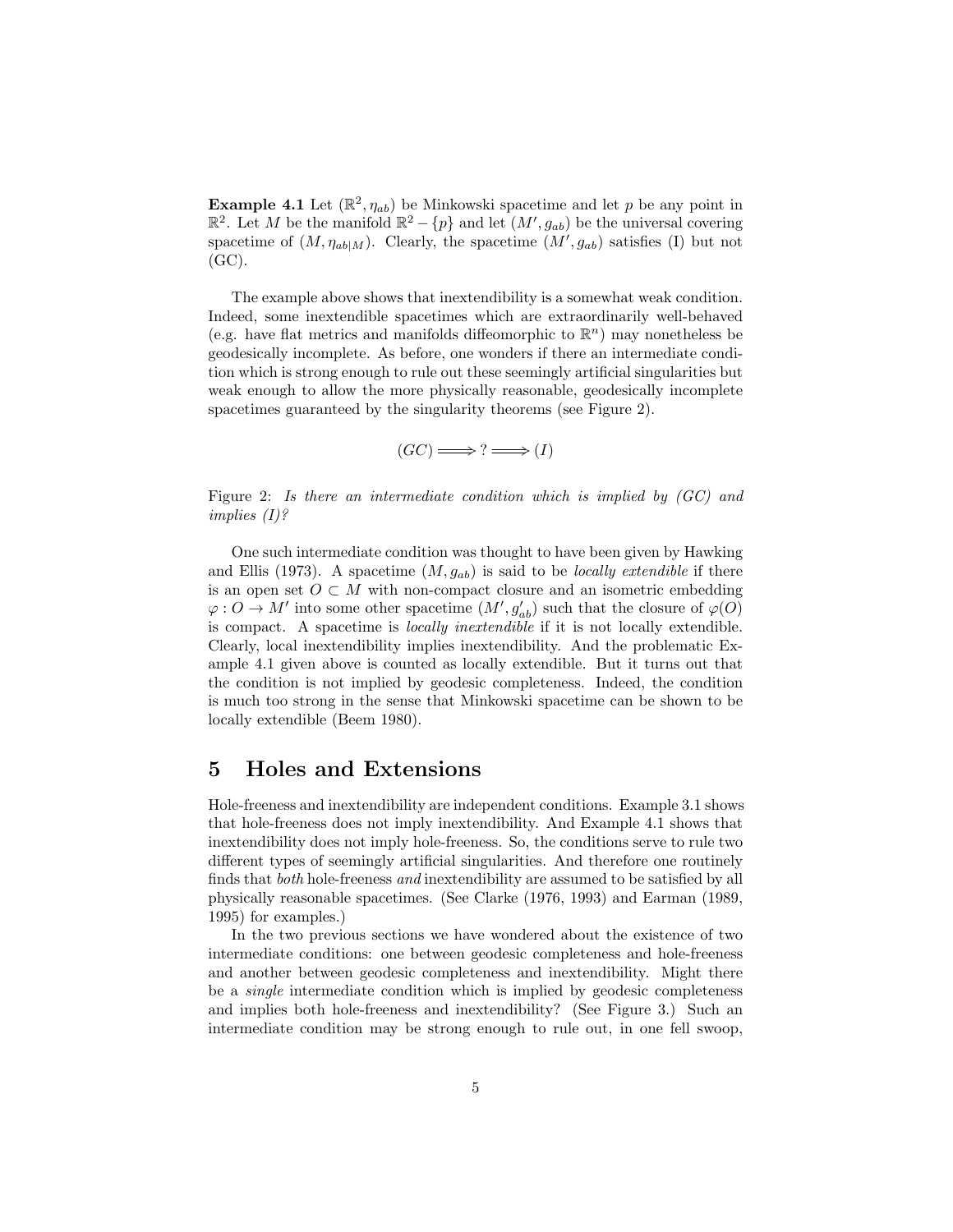both types of seemingly artificial singularities at issue (and possibly other types as well) but weak enough to allow the more physically reasonable, geodesically incomplete spacetimes guaranteed by the singularity theorems.



Figure 3: Is there an intermediate condition which is implied by (GC) and implies both  $(HF)$  and  $(I)$ ?

## 6 An Intermediate Condition

Here, we show the existence of the intermediate condition mentioned in the previous section. We introduce the following.

**Definition 6.1** A spacetime  $(M, g_{ab})$  is *effectively complete* (EC) if, for every future or past incomplete timelike geodesic  $\gamma : I \to M$ , and every open set O containing  $\gamma$ , there is no isometric embedding  $\varphi: O \to M'$  into some other spacetime  $(M', g'_{ab})$  such that  $\varphi \circ \gamma$  has future and past endpoints.

The condition is a variation of one found in Clarke (1982) and Earman (1989). But these authors use the mathematically cumbersome and physically dubious concept of "b-incomplete" curves instead of incomplete timelike geodesics.<sup>3</sup> The physical significance of effective completeness is the following: If a spacetime fails to be effectively complete, then there is a freely falling observer who never records some particular watch reading but who "could have" in the sense that nothing in her vicinity precludes it.

We note here that a variant of effective completeness can be formulated using arbitrary (instead of timelike) geodesics. The two conditions are not equivalent.<sup>4</sup> But the stronger variant seems to be less significant physically and moreover is simply not needed to show that effective completeness implies hole-freeness and inextendibility (see below). And it follows immediately from our formulation

<sup>3</sup>See Schmidt (1971) and Ellis and Schmidt (1977) for details concerning b-incomplete curves. See Geroch, Can-bin, and Wald (1982) and Curiel (1999) for details concerning their physical significance – or lack thereof.

<sup>4</sup>A counterexample can be constructed by considering Figure 8.3 in (Earman, 1989) and "turning it on its side" so that  $\gamma$  is spacelike and no timelike geodesic can reach the "apex" point.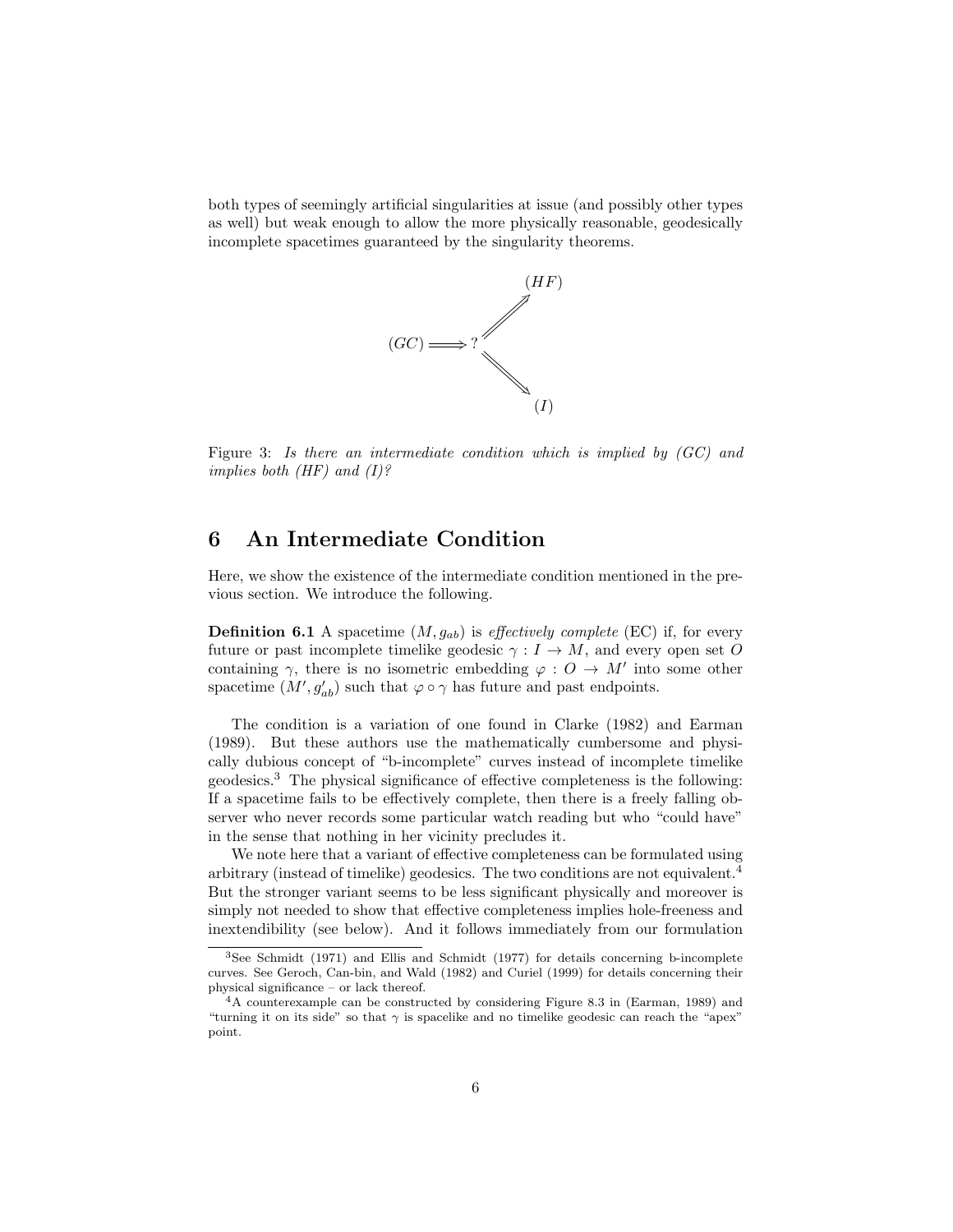that geodesic completeness implies effective completeness.

#### **Proposition 6.1** (GC)  $\Rightarrow$  (EC).

A simple example shows that the two conditions are not equivalent.

**Example 6.1** Let  $(\mathbb{R}^2, \eta_{ab})$  be Minkowski spacetime and let p be any point in  $\mathbb{R}^2$ . Let M be the manifold  $\mathbb{R}^2 - \{p\}$ . Let  $\Omega : M \to \mathbb{R}$  be a smooth, strictly positive function which approaches zero as the missing point  $p$  is approached. Let  $g_{ab}$  be the conformally flat metric  $\Omega^2 \eta_{ab}$ . Clearly, the spacetime  $(M, g_{ab})$ satisfies (EC) but not (GC).

Examples 3.1 and 4.1 above show that hole-freeness and inextendibility each do not imply effective completeness. (In fact, the various inequivalent but isometric spacetimes of Misner (1967) allow one to show that even the conjunction of hole-freeness and inextendibility does not imply effective completeness.)

It follows as a direct corollary to Proposition 1.3.1 in Clarke (1993) that a violation of inextendibility implies a violation of effective completeness. So, we have the following.

Proposition 6.2 (EC)  $\Rightarrow$  (I).



Figure 4: The relationships between  $(EC)$ ,  $(GC)$ ,  $(HF)$ , and  $(I)$ .

Finally, we show here that effective completeness implies hole-freeness. (All of the implication relationships between the four conditions can be summarized in Figure 4.)

#### Proposition 6.3 (EC)  $\Rightarrow$  (HF).

*Proof.* Let  $(M, g_{ab})$  be a spacetime which does not satisfy (HF). Then for some  $K \subseteq M$  such that  $(K, g_{ab|K})$  is a globally hyperbolic spacetime with Cauchy surface S, we know that (i)  $int(D(S)) = K$  and (ii) there is a spacetime  $(M', g'_{ab})$ and an isometric embedding  $\varphi: K \to M'$  such that  $\varphi[S]$  is achronal and  $\varphi[K] \subsetneq$  $int(D(\varphi[S]))$ . Without loss of generality, we may take  $M' = int(D(\varphi[S]))$ . So,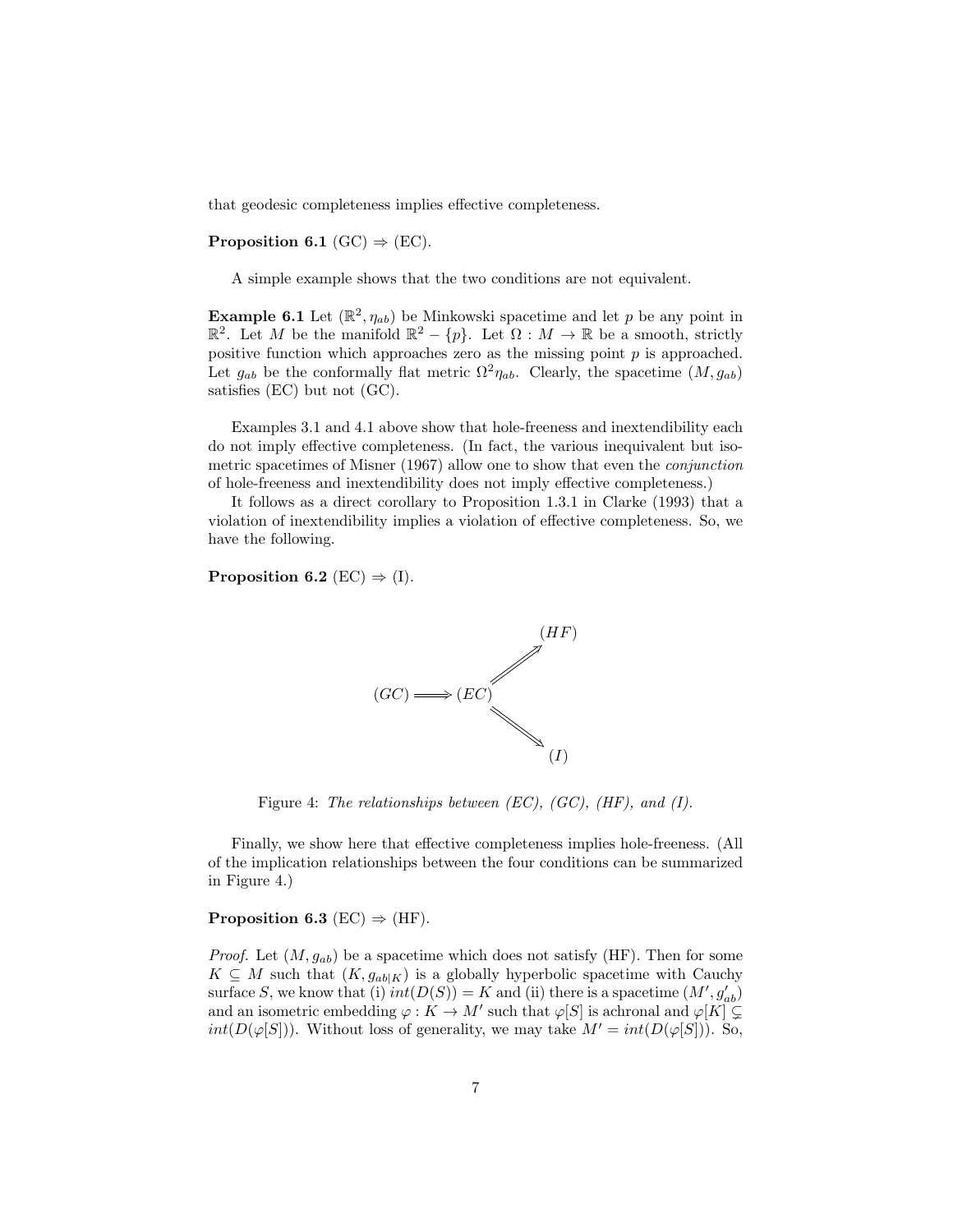$(M', g'_{ab})$  is globally hyperbolic with Cauchy surface  $S' = \varphi[S]$ .

Let p' be a point in  $\dot{K}$ ' where  $K' = \varphi[K]$ . Now, assume  $p' \in D^+(S')$ . (A similar proof can be constructed if  $p' \in D^-(S')$ .) Clearly,  $p' \in I^+[S']$ . Let  $\gamma: I \to K'$  be a timelike geodesic with future endpoint p' and past endpoint in S'. Either  $\varphi^{-1} \circ \gamma$  has a future endpoint or not.

First, assume  $\varphi^{-1} \circ \gamma$  does not have a future endpoint. It follows that  $\varphi^{-1} \circ \gamma$ is a timelike future incomplete geodesic. But by construction,  $\varphi \circ \varphi^{-1} \circ \gamma = \gamma$ has future and past endpoints. So in this case,  $(M, g_{ab})$  does not satisfy (EC). Second, assume that  $\varphi^{-1} \circ \gamma$  does have a future endpoint p in  $\dot{K}$ . Consider the open set  $U' = I^{-}(p') \cap I^{+}[S']$ . Clearly,  $U' \subset K'$ . Let  $U = \varphi^{-1}[U']$ . Note that  $U \subset D^+(S)$ . We also know that  $\overline{U'}$  is compact (Theorem 8.3.12, Wald, 1984). Now, either  $\overline{U}$  is compact or not. Our next step is to show that the former case is impossible.

Assume that  $\overline{U}$  is compact. Now, let  $\lambda : I \to M$  be any past inextendible casual curve with future endpoint p. Either  $\lambda$  leaves the set  $\overline{U}$  or not. Assume the latter case first. Since  $\overline{U} \subset D^+(S)$ , we can show that, for every  $q \in \overline{U}$ , either  $q \in \dot{S}$  or every past inextendible timelike curve from q intersects S (see Proposition 8.3.2, Wald, 1984). But one can verify that, because  $\lambda$  never leaves  $\overline{U}$ ,  $\lambda$  never intersects  $\overline{S}$ . So, for all  $s \in I$ , there is a timelike curve  $\lambda_s: I' \to U$ with future endpoint  $\lambda(s)$  and past endpoint in S. We know that, for each  $s \in I$ , the timelike curve  $\phi \circ \lambda_s$  has a future endpoint in  $\overline{U'}$  (Lemma 8.2.1, Wald, 1984). Let  $\lambda' : I \to M'$  be a smooth causal curve defined as follows: for each  $s \in I$ , let  $\lambda'(s)$  be the future endpoint of  $\phi \circ \lambda_s$ . Since  $\lambda'$  is confined to  $\overline{U'}$ , it has a past endpoint  $q' \in \overline{U'}$  (Lemma 8.2.1, Wald, 1984). Let  $\{s_i\}$  be a sequence of points in I such that the sequence  $\{\lambda'(s_i)\}$  has an accumulation point q'. Now consider the sequence  $\{\lambda(s_i)\}\$ in  $\overline{U}$ . Since  $\overline{U}$  is compact by assumption,  $\{\lambda(s_i)\}\$ has an accumulation point  $q \in U$ . But this implies that  $\lambda$  can be extended in the past: a contradiction.

Now, assume that  $\lambda$  leaves  $\overline{U}$  at point  $q \in \dot{U}$ . For some  $I' \subset I$ , let  $\hat{\lambda}: I' \to \overline{U}$ be the (unique) past-directed causal curve with future endpoint  $p$  and past endpoint q such that  $\lambda_{|I'} = \hat{\lambda}$ . There are two subcases to consider: q is in  $\overline{S}$  or not. Assume the latter. Let  ${q_i}$  be a sequence in U which accumulates at q. The compactness of  $\overline{U'}$  ensures that  $\{\varphi(q_i)\}\$  has an accumulation point  $q' \in \overline{U'}$ . Clearly,  $q' \notin S'$ . So, every past directed causal curve from  $q'$  must remain in  $\overline{U'}$ for some interval. But this implies that every past directed causal curve from  $q$ must remain in  $\overline{U}$  for some interval: an impossibility since  $\lambda$  leaves  $\overline{U}$  at q.

Now assume that  $q \in \overline{S}$ . It is not hard to verify that q cannot be in  $\dot{S}$ . (If it were, one could find a sequence of points  ${q_i}$  in  $S \cap U$  which accumulate at q. But the sequence  $\{\varphi(q_i)\}\)$  accumulates at a point q in S'. Therefore,  $\varphi^{-1}(q') = q$ is in S: a contradiction since S is open.) Thus,  $\lambda$  meets S. And since  $\lambda$  was chosen arbitrarily, we have  $p \in D^+(S)$ . Now, let  $\{p_i\}$  be a sequence of points in  $M - D(S)$  with limit point p. Let  $\{\lambda_i\}$  be a sequence of past inextendible causal curves with corresponding future endpoints  $\{p_i\}$  which also fail to meet S. We know that there is a past inextendible causal curve through  $p$  which is a limit curve of the sequence (Lemma 8.1.6, Wald, 1984). Since  $p \in D^+(S)$ , this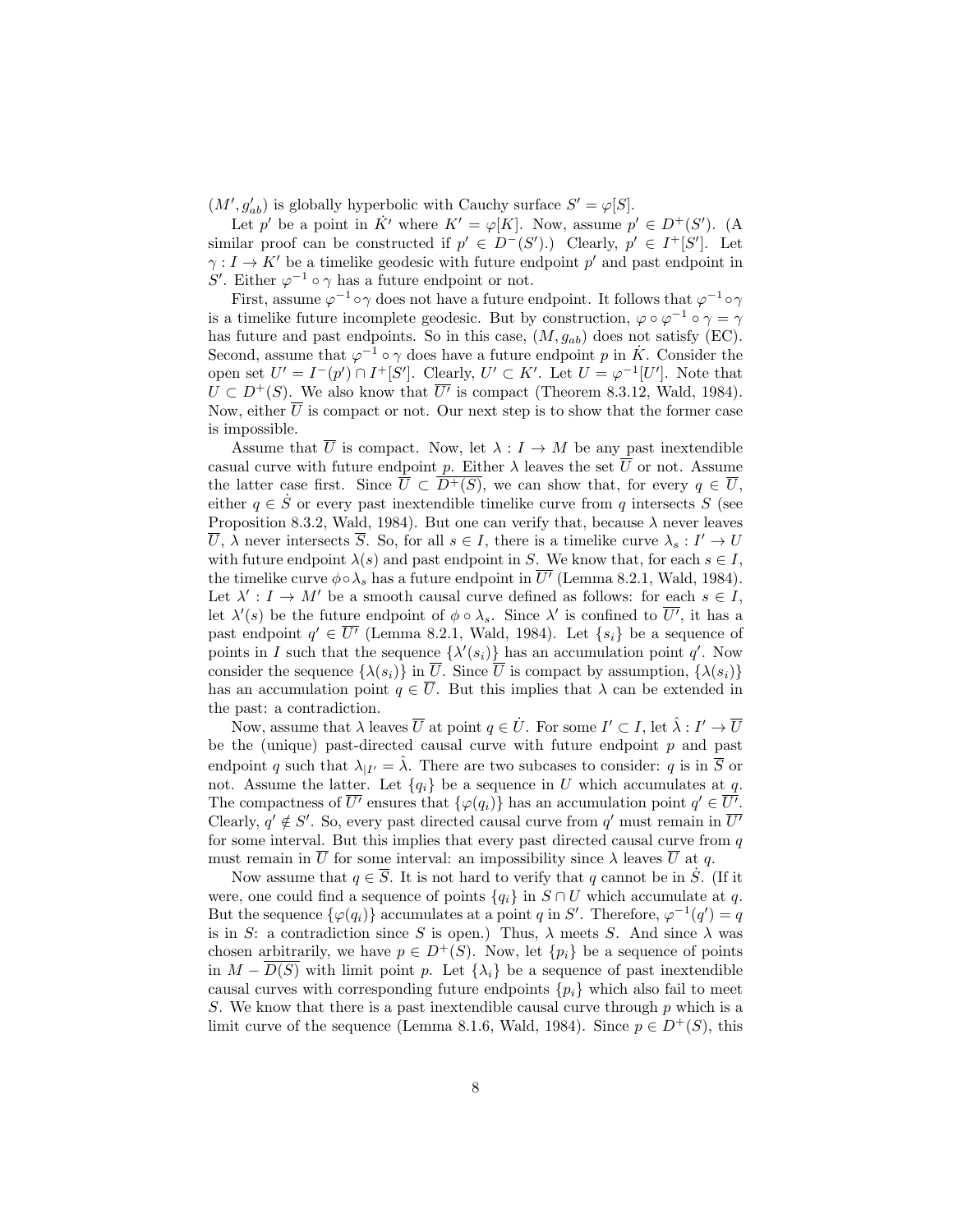limit curve must intersect S. But S is open and therefore some of the  $\{\lambda_i\}$  must meet S as well: a contradiction. So,  $\overline{U}$  is not compact.

Finally, let  $\{r_i\}$  be a sequence of points in U without accumulation point in  $\overline{U}$ . Since  $\overline{U'}$  is compact, the sequence  $\{\varphi(r_i)\}\$  accumulates at some point  $r' \in \overline{U'}$ . One can verify that r must be in  $I^+[S']$ . Let  $\zeta : I \to K'$  be a timelike geodesic with future endpoint r' and past endpoint in S'. Clearly,  $\varphi^{-1} \circ \zeta$  has no future endpoint. It follows that  $\varphi^{-1} \circ \zeta$  is a timelike future incomplete geodesic. But by construction,  $\varphi \circ \varphi^{-1} \circ \zeta = \zeta$  has future and past endpoints. So in this case as well,  $(M, q_{ab})$  does not satisfy (SHF).  $\square$ 

## 7 Conclusion

One final note on how the causal structure of spacetime is connected with the preceding. Of course, under the assumption of any causal condition, the implication relations outlined in the previous section remain intact. And all the counterexamples given satisfy stable causality (and therefore any causal condition it implies). What about the stronger causal condition of global hyperbolicity?

One can easily find globally hyperbolic examples showing that effective completeness does not imply geodesic incompleteness, intextendibility does not imply effective completeness, hole-freeness does not imply effective completeness, and hole-freeness does not imply inextendibility. (All of the examples can be constructed using the manifold in Example 3.1 and adding various conformally flat metrics.)

$$
(GC) \Longrightarrow (EC) \Longrightarrow (I) \Longrightarrow (HF)
$$

Figure 5: The relationships between  $(GC)$ ,  $(EC)$ ,  $(I)$ , and  $(HF)$  under the assumption of global hyperbolicity.

But it turns out that under the assumption of global hyperbolicity, we find that inextendibility implies hole-freeness (Manchak 2009). It has been conjectured (Penrose 1979) that all physically reasonable spacetimes are globally hyperbolic. Thus, if the conjecture is true, we seem to have a useful hierarchy of conditions (see Figure 5).

#### References

- [1] Beem, J. (1980), "Minkowski Space-Time is Locally Extendible", Communications in Mathematical Physics, 72: 273-275.
- [2] Clarke, C. (1976), "Space-Time Singularities," Communications in Mathematical Physics, 49: 17-23.